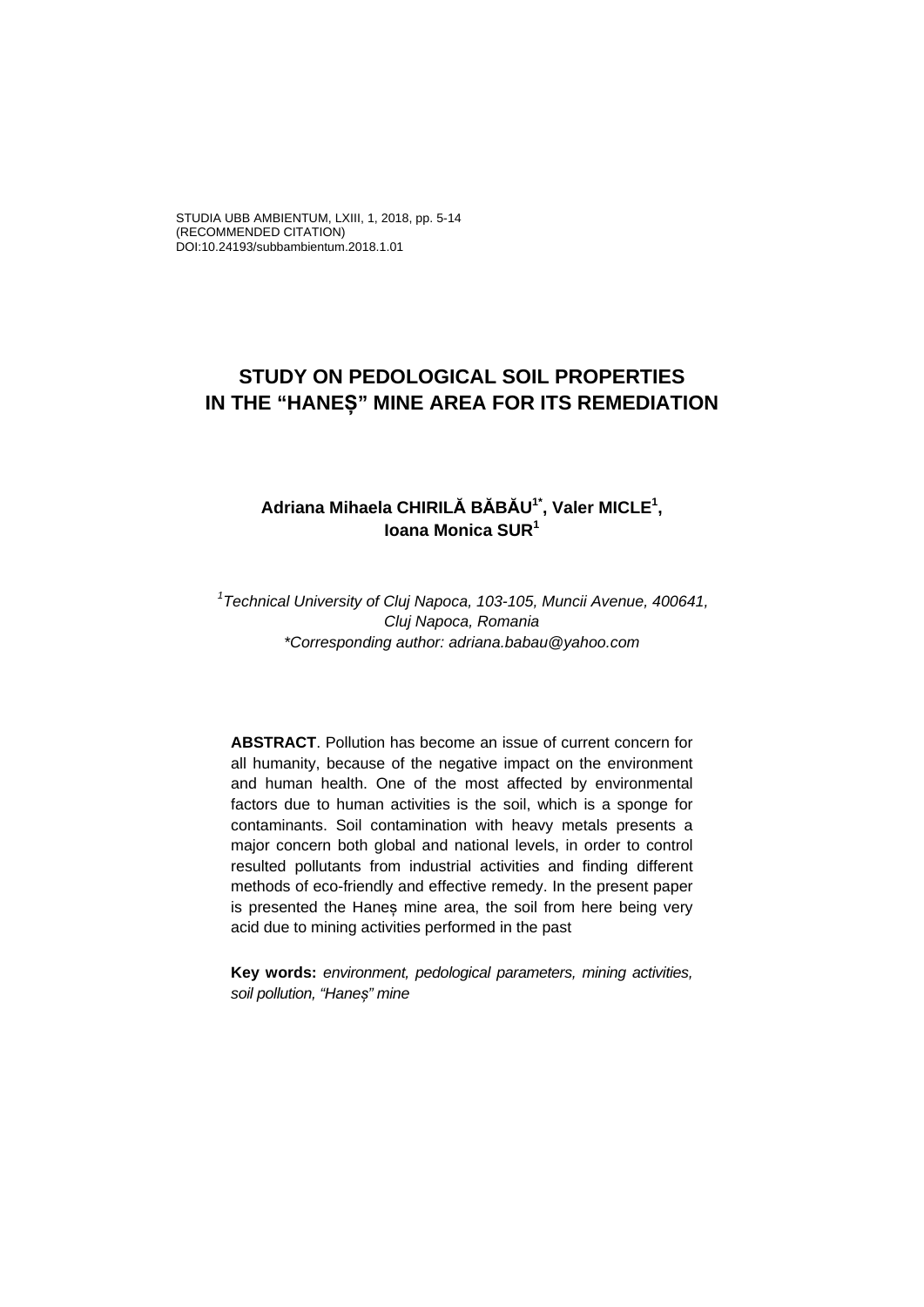#### **INTRODUCTION**

Due to development of urbanization and industrialization, soils have become increasingly pollute, which threaten ecosystems, surface waters and ground waters, food safety and human health (Băbuț et al., 2012; Li et al., 2009; Oh et al., 2014). The soil serve as one of the most important sink for trace metal contaminants in the terrestrial ecosystem, seen as indicators that reflect the quality of the environment (Vereștiuc et al., 2016; Yeung et al., 2003). Soil contamination represents a worldwide concern due to the serious risks for human health and ecosystem quality (Gagiu et al., 2017; Sur et al., 2016; Norra and Stuben, 2003; Braz et al., 2013).

Soil pollution by mining we could say that is the worst form of soil pollution. Firstly, the fertile soil layer is lost and then it cannot be used in agriculture (Keri et al., 2010). Haneş mine is located in Almaşu Mare area, from Alba county. It was opened in 1930 and was closed in 2003. Next to the Haneș mine, at a distance of about 150 m is Haneș dump of steril which is located on the left bank of the Ardeu brook and has a length of about 100 m, width 50 m, height of 25-30 m. It is inactive, disobedient process of conservation and reforestation is not covered by soil. In rainy days in its center forms a small puddle (Hulpoi, 2008; Stancu, 2013).

The informations about the pedological properties of soils is needed for evaluating soils in terms of their quality (Mbagwu et al., 1998).

Therefore, the purpose of this paper is to analyze pedological parameters of the "Haneș" mine area for to choose than the most appropriate method of soil remediation.

#### **MATERIALS AND METHODS**

*From "Haneş" mine area were taken for analysis six samples. Three samples were taken from the Haneş dump, at a distance of about 150 m from mine and of three different depths, such as: 0-10 cm, 10-30 cm and 30-100 cm. The other three samples were taken from a distance of about 100 m from the Haneş mine (between the dump and mine), the same depth.*

*Sample analysis was performed in the analysis laboratory of soil quality and abatement processes in the Technical University from Cluj Napoca.*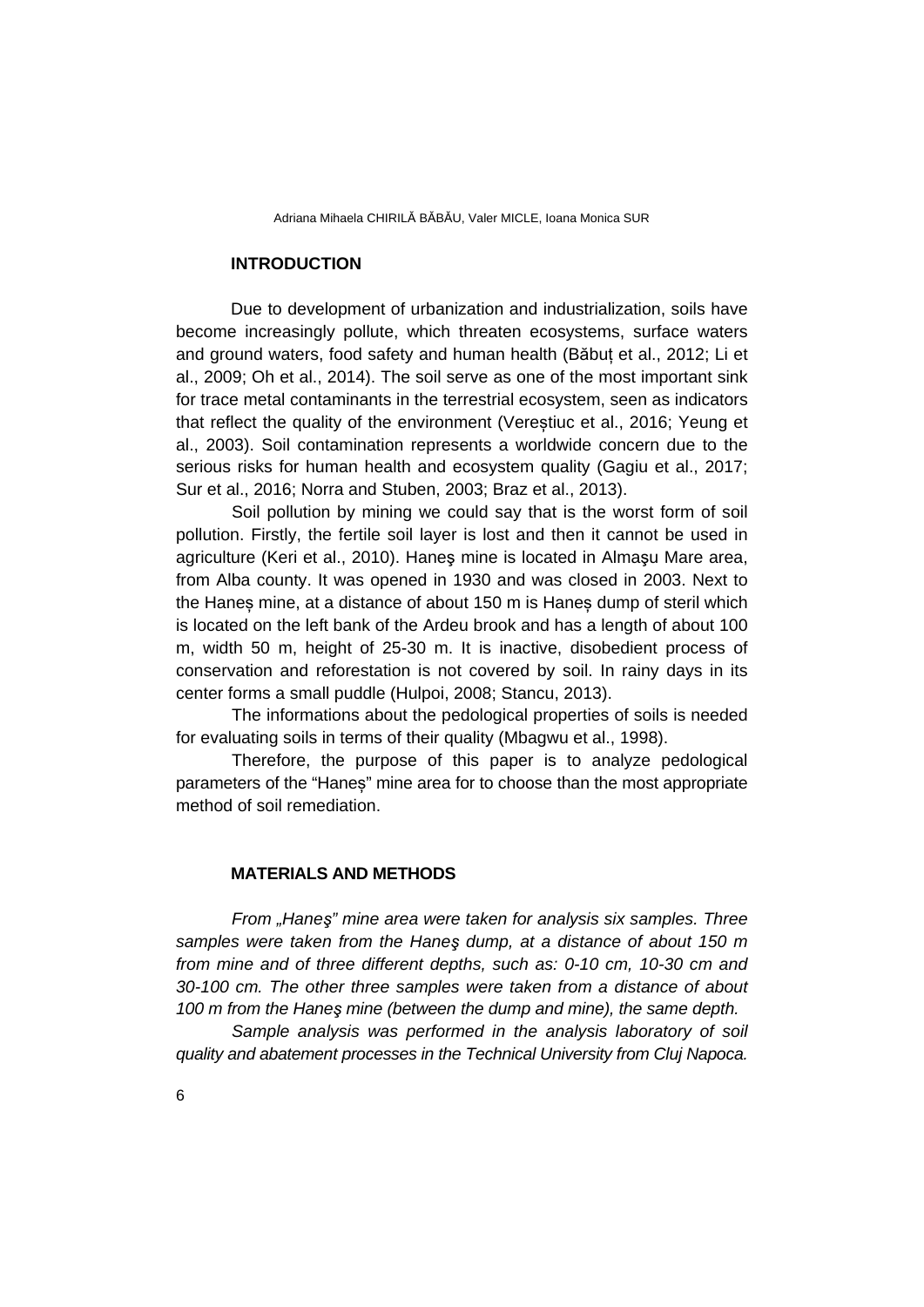STUDY ON PEDOLOGICAL SOIL PROPERTIES IN THE "HANEȘ" MINE AREA FOR ITS REMEDIATION



*Soil sampling for pedological analysis is present in figure 1.* 

**Fig. 1.** *The sampling points image: a) soil samples taken from the dump, situated at 150 m distance of the "Haneș" mine; b) soil samples taken from 100 m distance of the Haneș mine.* 

*Soil samples were brought to the laboratory the next day, where they were analyzed.* 

*The texture of the soil samples and the sterile material was determined using the RETSCH (EP 0642844) AS 200 sifting device. This device operates on an electromagnetic propulsion system and has the role of separating the granulometric fractions by sifting with different dimensional sites: 4 mm, 2 mm, 1 mm, 500 μm 250 μm and <250 μm. Practically, 500 g of soil/sterile material from each sample was then passed through the device for 10 minutes and then the remaining amounts in each sieve were measured.*

The pH *was determined by* WTW 2FD47F Multi 3430 Multiparameter Meter *(figure 2).*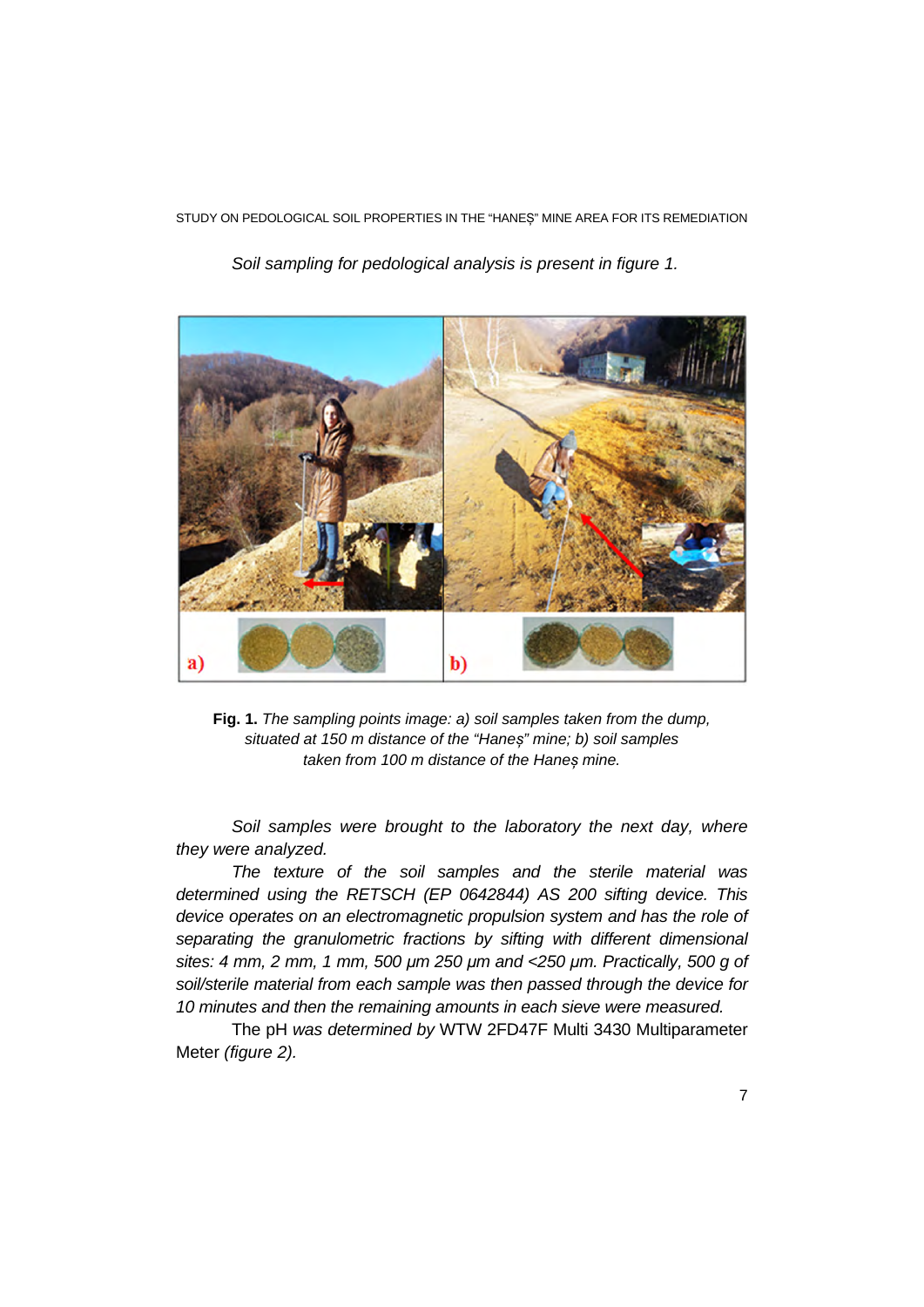

**Fig. 2.** *The Determination of pH in laboratory*

*The humidity content of soil samples was determined by gravimetric method. Practically, in each sample was weighed with analytical balance about 100 g of soil was placed in trays (Peri dish). Then they were placed in an oven at 105 °C until they reached constant weight.*

*The soil structure was determined with Seker method, which consists of dissolution (dispersion) in water the soil aggregates and assessment results after a dash helpful* (Micle and Sur, 2012).

### **RESULTS AND DISCUSSION**



The pH values obtained from analysis are present in figure 3.

**Fig. 3.** *The pH values obtained from analysis of soil samples taken.*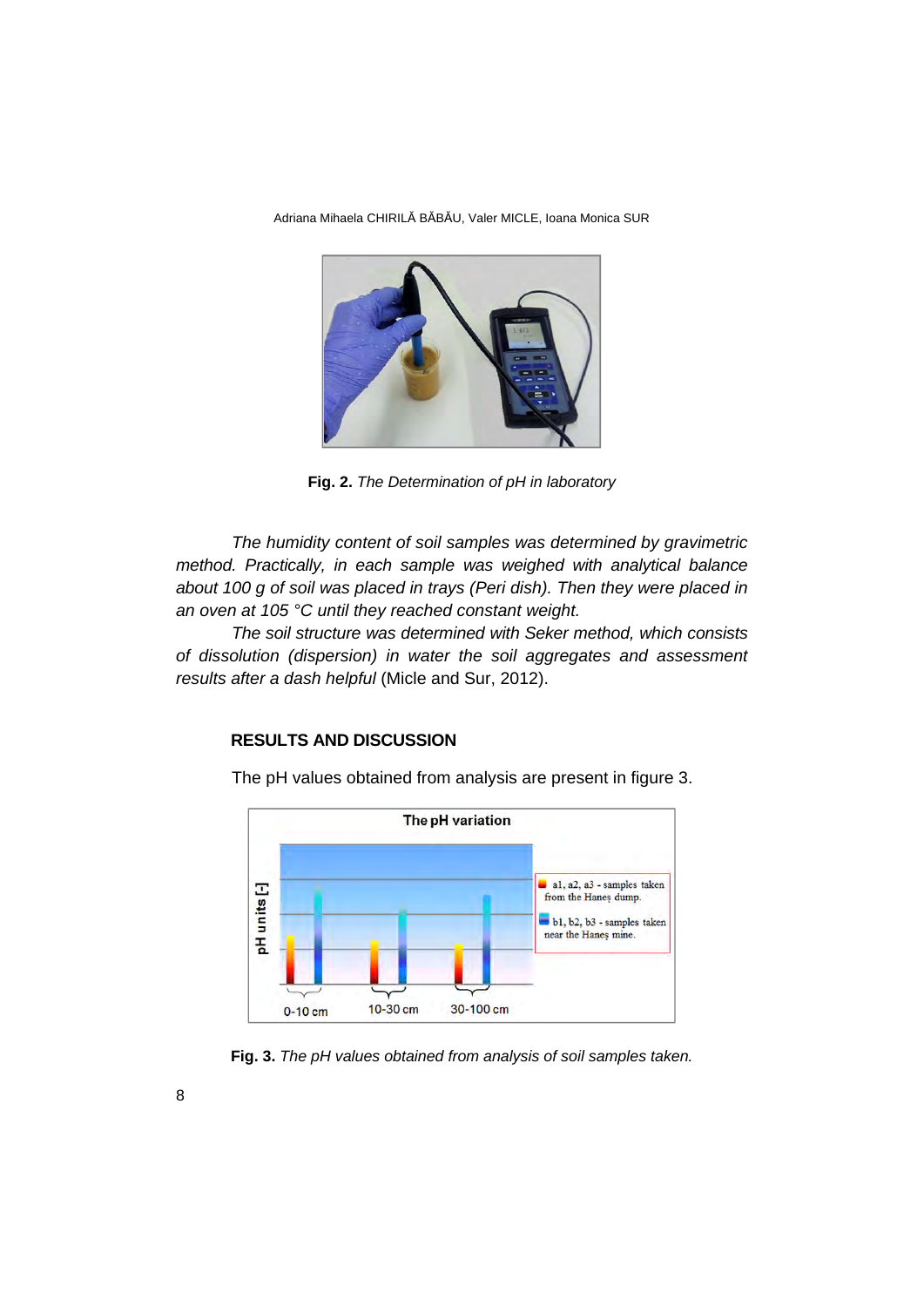pH values obtained indicate that the pH of the dump material and soil which is near the Haneş mine is acid to very acid.

 pH of the dump material is in the range 2.3 - 2.8 pH units and in the range of 4.5 - 5.7 is the soil samples taken near the mine.

 The results obtained at the determination of soil humidity content from soil samples and waste material from the sampling points 1 and 2 (near the "Hanes" mine and the Hanes sterile dump) are presented in figure 4.



**Fig. 4.** *The moisture content in point 1 and 2* 

 The results at the determination of soil humidity content showed that the moisture content of the sterile material taken from point 1 increases with the depth, since on a depth of 0-10 cm the humidity indicated a 18% value, on a depth of 10-30 cm 19.51%, and on a depth of 30-100 cm this indicated a value of 20.04%.

 For samples taken from point 2, soil moisture decreases with depth. This indicates a value of 34.4% on the first sampling layer (0-10 cm), 21.95 on the second sampling layer (10-30 cm), and on the third sampling layer (30-100 cm) soil moisture indicated 20.04%.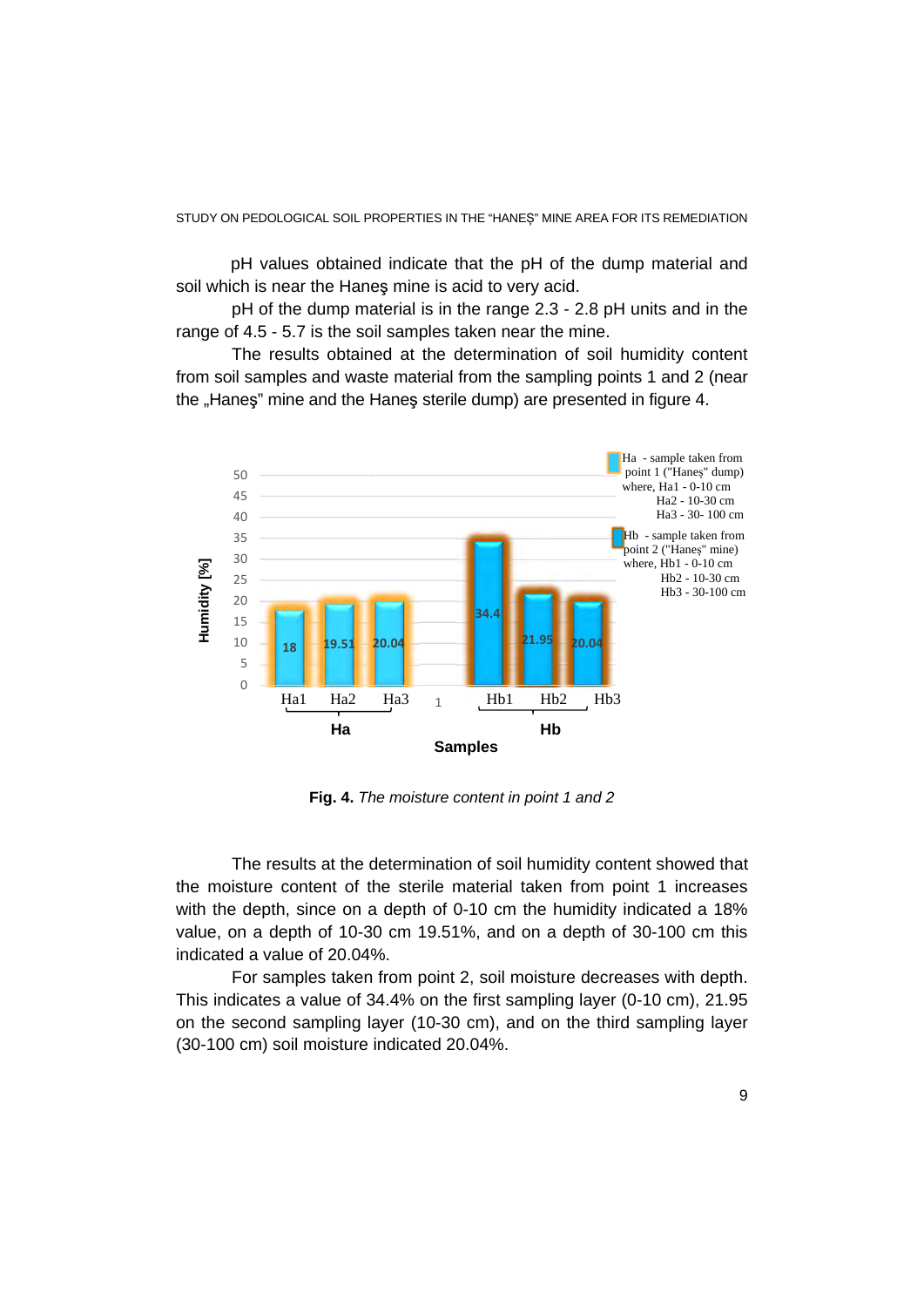After performing analysis regarding soil structure, the sterile materie taken from Haneş dump is very poorly structurally. Whereas aggregates are opened almost entirely in small parts (figure 5a).

Regarding of the soil samples taken from 100 m of the mine Haneș (between the sterile dump and mine) this is poorly structured because most of the aggregate are opened in small parts and fewer in large parties (figure 5b).

Therefore soil and sterile material samples analyzed is poorly or very poorly structured, because most aggregates are opened in small parts and less large or only small parts.



**Fig. 5.** *The soil structure of samples analyzed on the three sampling depths a) the soil structure of the samples taken from the dump, situated at 150 m distance of the mine "Haneș"; b) the soil structure of the samples taken from 100 m distance of the mine "Haneș".*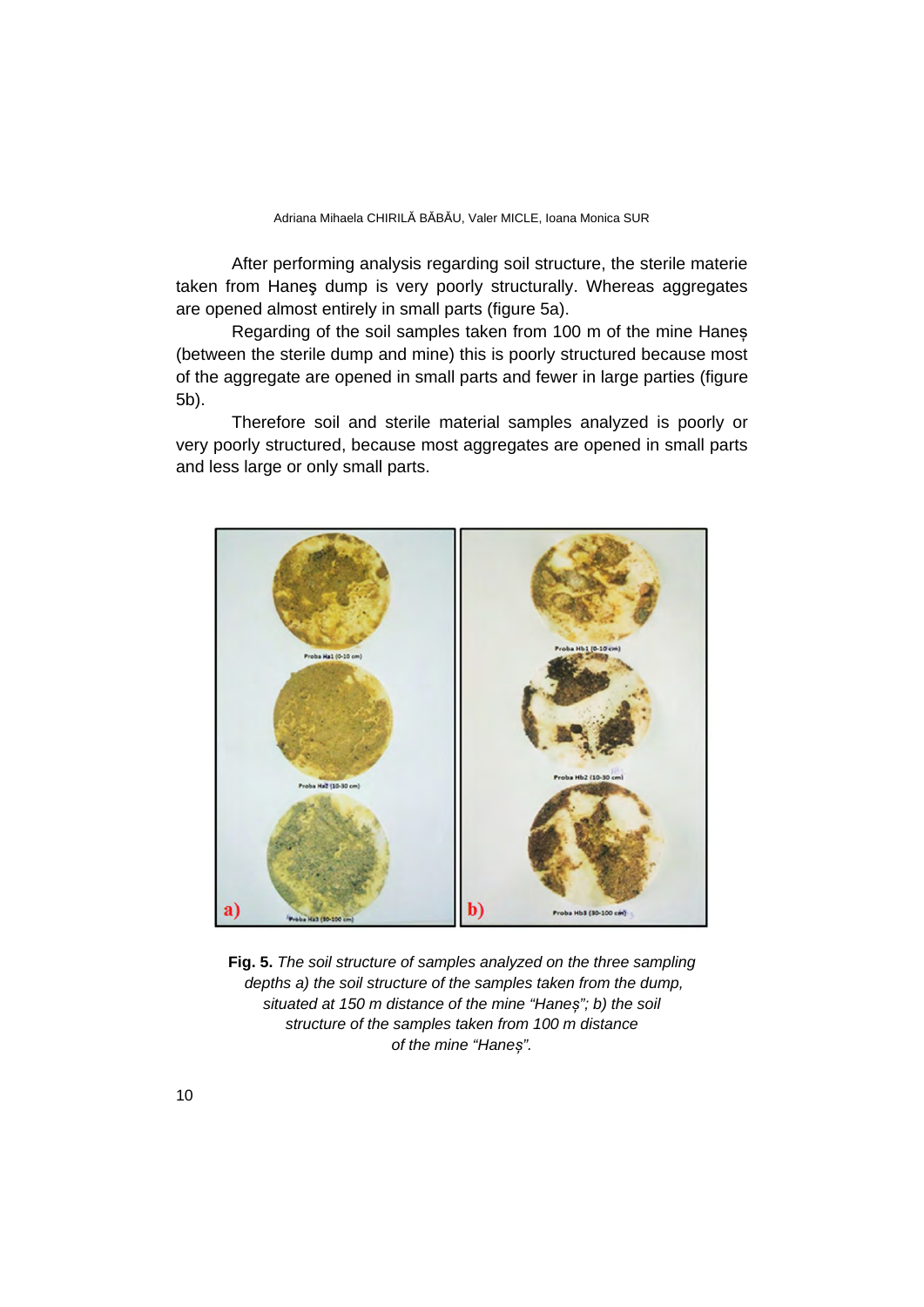Granulometric fractions (%) were calculated using the following calculation relationships (Micle and Sur, 2012):

Coarse sand (> 0.2 mm) = 
$$
(100 \times a) / m
$$
 [%) (1)

$$
Time sand (0.2-0.02 mm) = (100 \times e) / m [%]
$$
 (2)

where:

m - the quantity of dry soil;

a - the amount of coarse sand; [G]

e - the amount of fine sand;

100 - percentage reporting factor.

The following granulometric distribution curves (figures 6 and 7) characteristic of each point were obtained following the analysis of the determination of the soil texture and sterile material from the samples taken sampling.



**Fig. 6.** *The granulometric distribution curve characteristic of the first sampling point*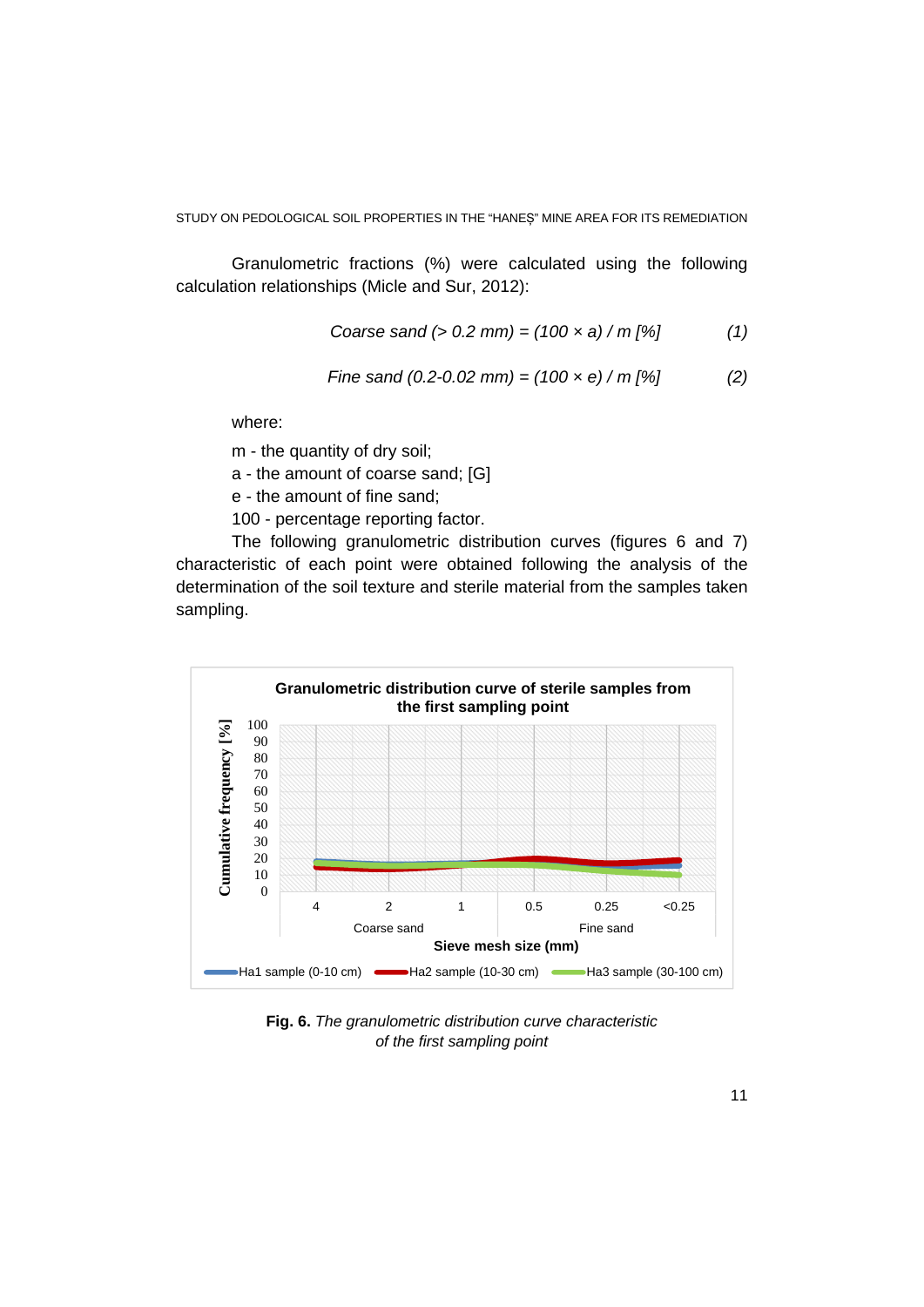The results obtained by analyzing the texture of the sterile material in the samples taken showed it to be a clayey sandy texture consisting of a good water retention capacity.



**Fig. 7.** *The granulometric distribution curve characteristic of the first 2 sampling* 

The results obtained in the soil texture analysis from the samples taken showed that the soil has a coarse sandy texture reflecting poor water retention and low fertility.

## **CONCLUSIONS**

The general conclusion that emerges from the study performed on the soil of the Haneș area is that the soil is very acid and is necessary to determine the heavy metals concentrations for to establish the degree of pollution and adopt the most appropriate method of soil remediation.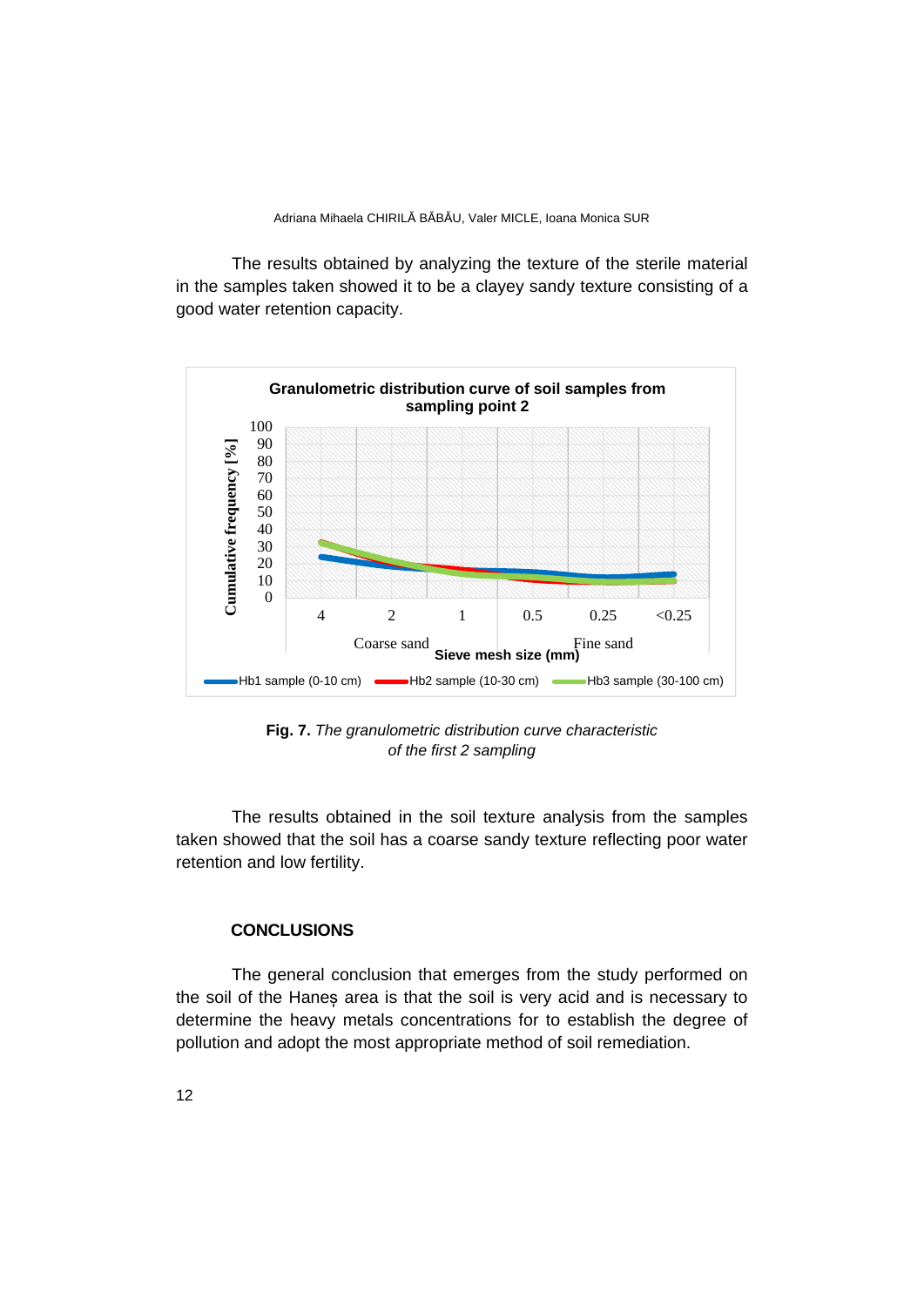STUDY ON PEDOLOGICAL SOIL PROPERTIES IN THE "HANEȘ" MINE AREA FOR ITS REMEDIATION

Ecological restoration of polluted perimeter can be achieved only through complex interventions which can contribute to improving factors of environment: soil and water.

For to accomplish these measures is necessary to conduct complex of studies whose purpose is finding efficient and economic solutions to stabilize ecological reconstruction of dumps, building a treatment plant for mine water and streams.

### **Acknowledgements**

This work was supported by a grant of the Romanian National Authority for Scientific Research, CNCS – UEFISCDI, project number: PN-II-PT-PCCA-2013-4-1717 and with the support of the Technical University of Cluj-Napoca through the research Contract no. 1990/12.07.2017, Internal Competition CICDI-2017 (Project BIOSOLIX).

### **REFERENCES**

- Băbuţ C.S., Micle V., Potra A., 2012, Study on the use of microorganisms to decontaminate soils polluted with heavy metals, *Ecoterra Journal of Environmental - Research and Protection*, **31**.
- *Braz A.M., Fernandes A.R., Ferreira J.R., Alleoni L.R., 2013, Prediction of the distribution coefficients of metals in Amazonian soils. Ecotoxicology and Environmental Safety, 95, pp. 212-220.*
- *Gagiu A.C., Amato F., Querol X., Font O., Pica E.M., Botezan C., 2017, Assessing sources and contaminates of soil in public parks and playgrounds of Romanian cities located on the external side of the Carpathian mountain chain, ECOTERRA - Journal of Environmental Research and Protection, 14 (2), p. 10.*
- Hulpoi A.A., 2008, Characterization of sources of pollution in the Zlatna-Haneş mining area, National Student Symposium *GEOECOLOGY* IX.